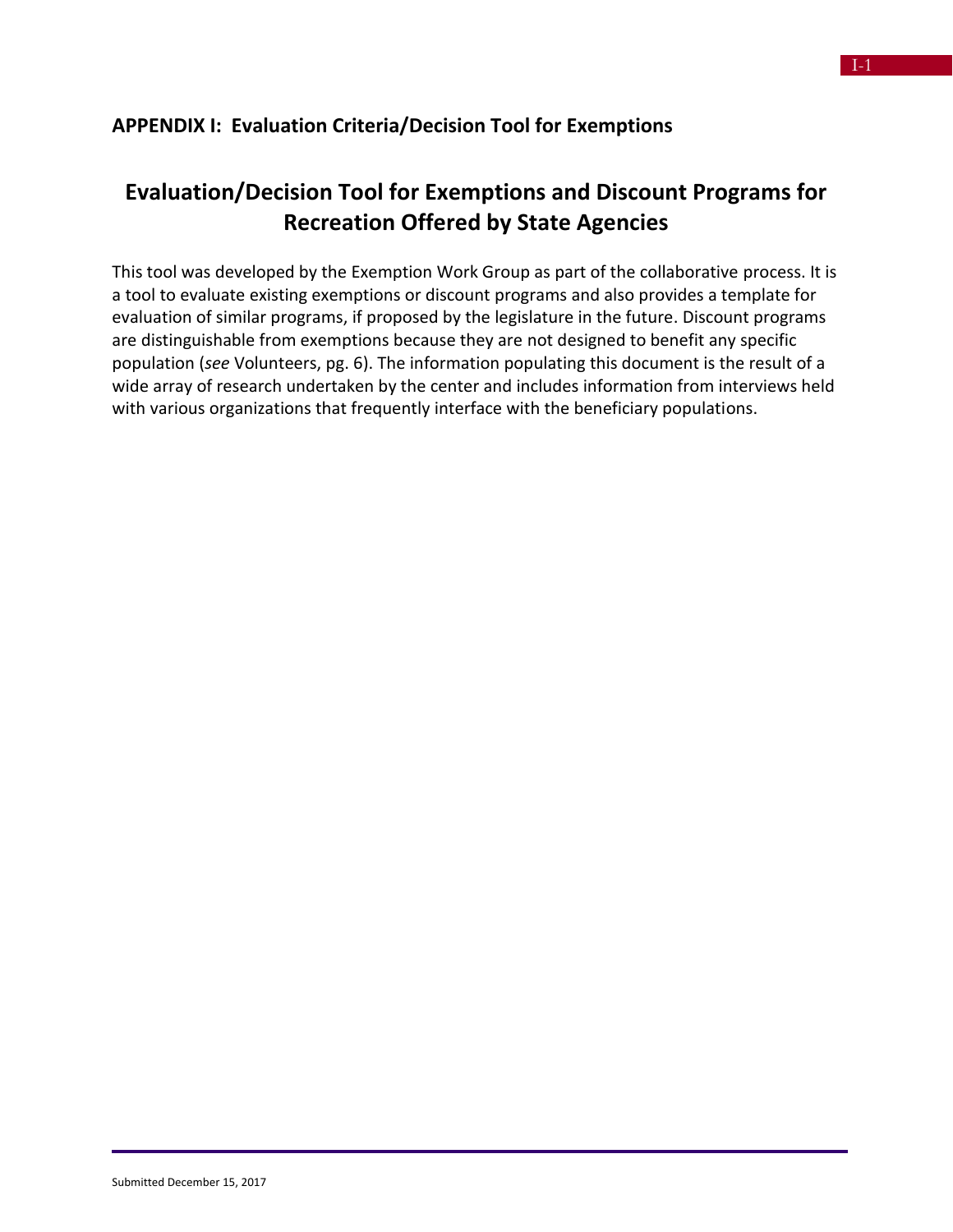## Disability Pass

|                                   | What are the eligibility requirements? Who is the<br>intended beneficiary?                     | 1. Washington state residents (minimum three<br>consecutive months) who are legally blind, profoundly<br>deaf, developmentally disabled, or who meet the<br>disability definition used by the U.S. Social Security<br>Administration. |
|-----------------------------------|------------------------------------------------------------------------------------------------|---------------------------------------------------------------------------------------------------------------------------------------------------------------------------------------------------------------------------------------|
| Exemption/Reduced Fee Program:    | What is the <b>benefit provided</b> (free/reduced<br>access/activity pass, where valid, etc.)? | 1. Valid on State Parks land only.<br>2. Provides: free day-use entry, boat launching and<br>trailer dumping. 50% discount on camping and moorage.                                                                                    |
|                                   | Duration (annual, lifetime, or seasonal):                                                      | 1. Disability Pass can be granted for 1 or 5 years. 1-<br>year passes are typical for temporary (as opposed to<br>permanent) disabilities.                                                                                            |
| Principle (Intent<br>or purpose): | (honorary, need-based, social equity, incentive)                                               |                                                                                                                                                                                                                                       |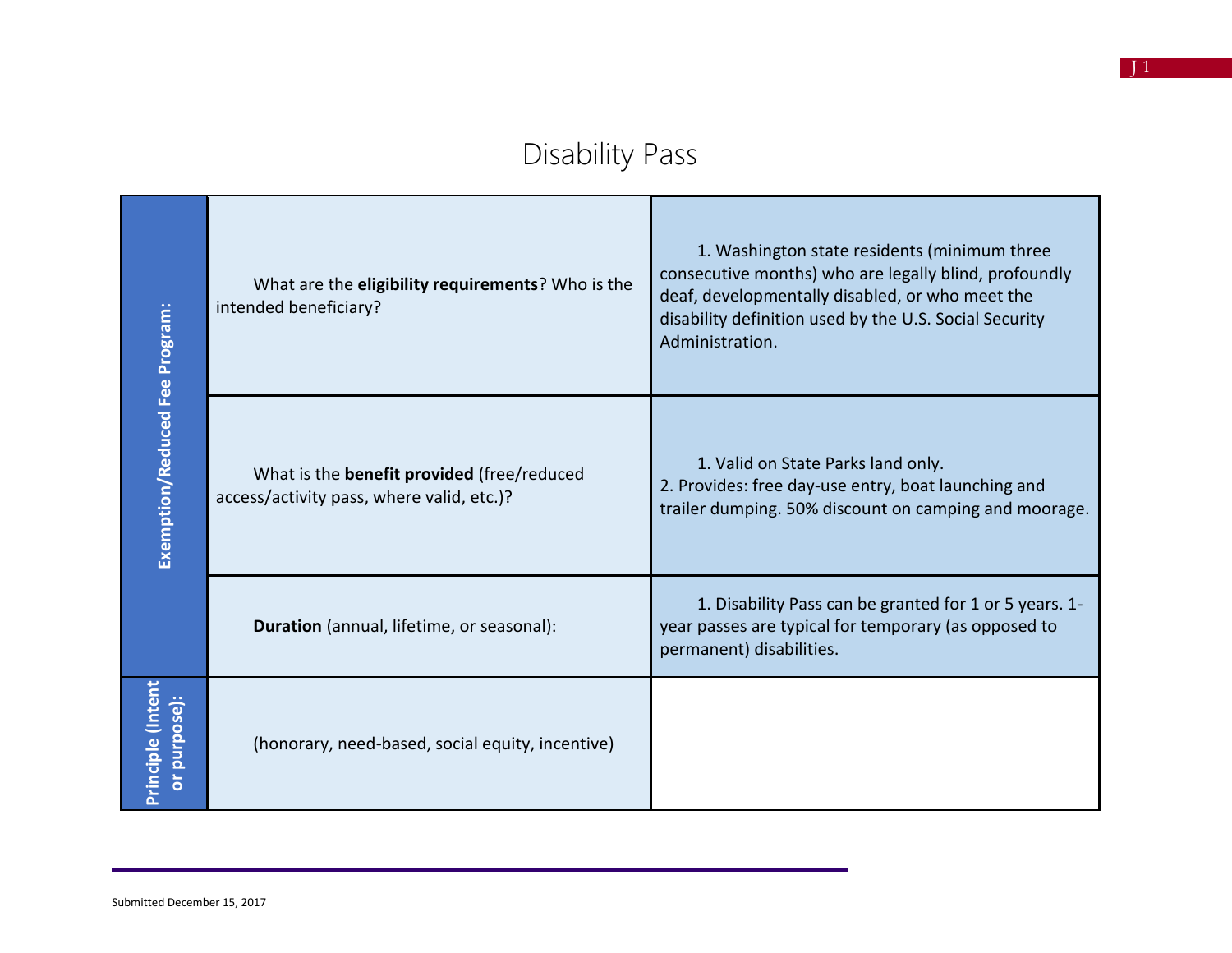| Simplicity:  | Application process, including cost to beneficiary,<br>if applicable:                                                                      | 1. An application form is found on the State Parks<br>website and must be mailed with potential 30-day<br>processing delay. Alternatively, a Permanent Disability<br>Parking Permit may also be used, accompanied by a<br>photo ID and shown to a park ranger. |
|--------------|--------------------------------------------------------------------------------------------------------------------------------------------|----------------------------------------------------------------------------------------------------------------------------------------------------------------------------------------------------------------------------------------------------------------|
|              | How is/will exemption be used by beneficiaries?<br>(i.e. do they get a pass, show proof of eligibility, can<br>make camping reservations)? | Pass program OR display blue/red disability pass OR<br>disability license plates                                                                                                                                                                               |
|              | (some programs require proof of eligibility, then<br>provide a pass; others just require proof of eligibility)                             | RE plates/disability pass: out of state vehicles may utilize<br>benefit                                                                                                                                                                                        |
| Consistency: | Applicability to other state land management<br>agencies' recreation lands?                                                                | 1. Only valid on State Parks lands.                                                                                                                                                                                                                            |
|              | Consistency with other state and federal agencies'<br>exemption/reduced fee programs?                                                      | Federal agencies provide free Interagency Access<br>Pass for U.S. citizens with permanent disabilities.                                                                                                                                                        |
| Equity:      | What <b>barriers</b> to accessing/using public lands are<br>unique to the intended beneficiary?                                            | Considerations: Usability and quantity of ADA<br>approved facilities                                                                                                                                                                                           |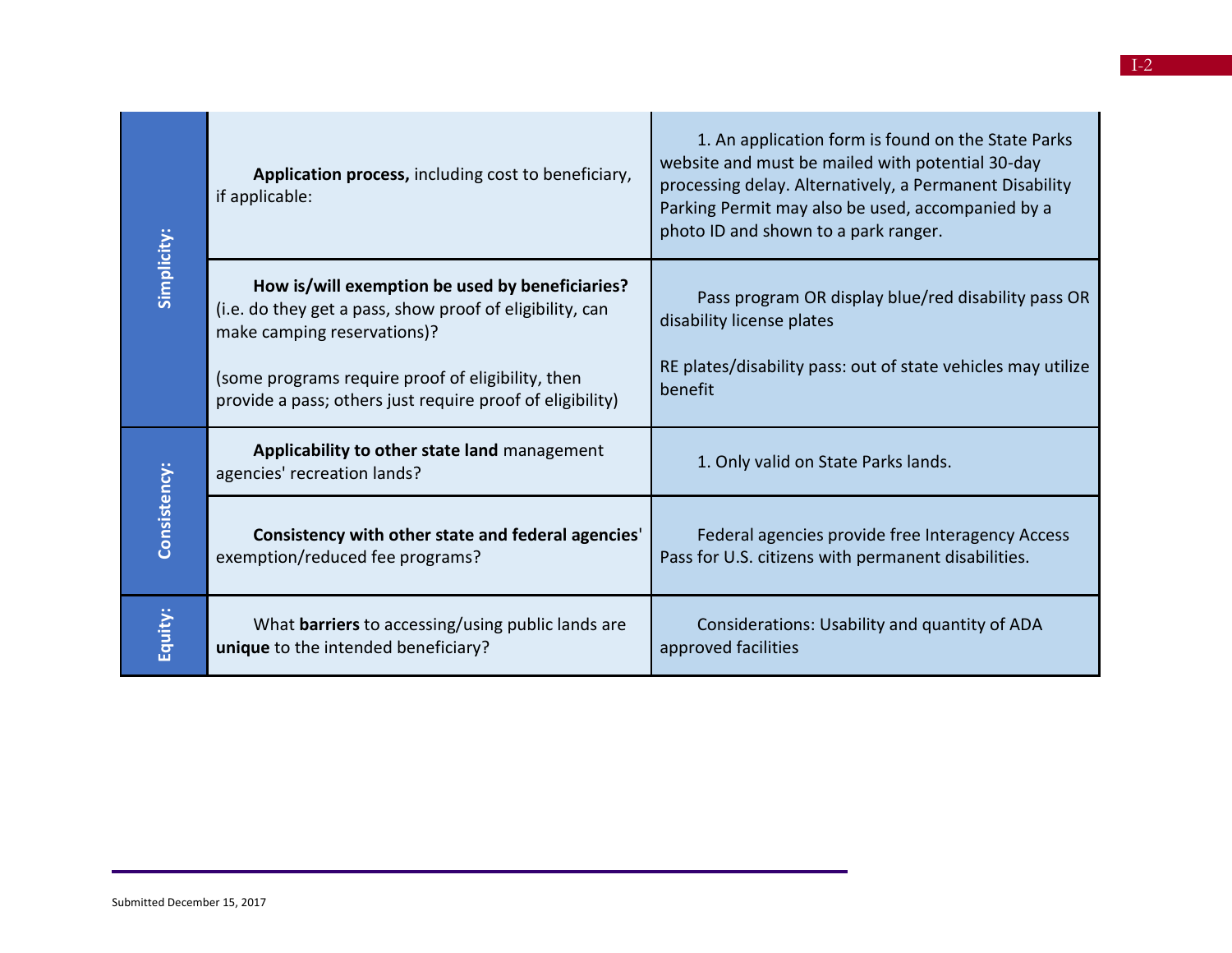|                                   | How does (or will) the reduced fee/exemption<br>minimize barriers?<br>Other ways that the land management agencies could<br>serve this population? | Reduces financial barriers to accessing WA state<br>public lands.<br>State land management agencies could provide more or<br>better ADA approved infrastructure. |
|-----------------------------------|----------------------------------------------------------------------------------------------------------------------------------------------------|------------------------------------------------------------------------------------------------------------------------------------------------------------------|
|                                   | Other beneficiary populations situated similarly?                                                                                                  |                                                                                                                                                                  |
|                                   | Administrative cost to agencies? Can these costs<br>be measured?                                                                                   | 1. Unknown                                                                                                                                                       |
| <b>Fiscal health of agencies:</b> | Lost revenue for agencies?                                                                                                                         | 2017 Est.<br>1. Camping Subsidy Cost Estimate: \$513,807<br>2. Lost Revenue Cost Estimate: \$1,682,194<br>3. Total Direct Cost: \$2,196,000                      |
| Performance<br><b>Measures:</b>   | size of beneficiary population                                                                                                                     | 2017 estimate (State Parks): 442,198, less 91,732<br>veterans with 30% disability rating = remaining total<br>350,457.                                           |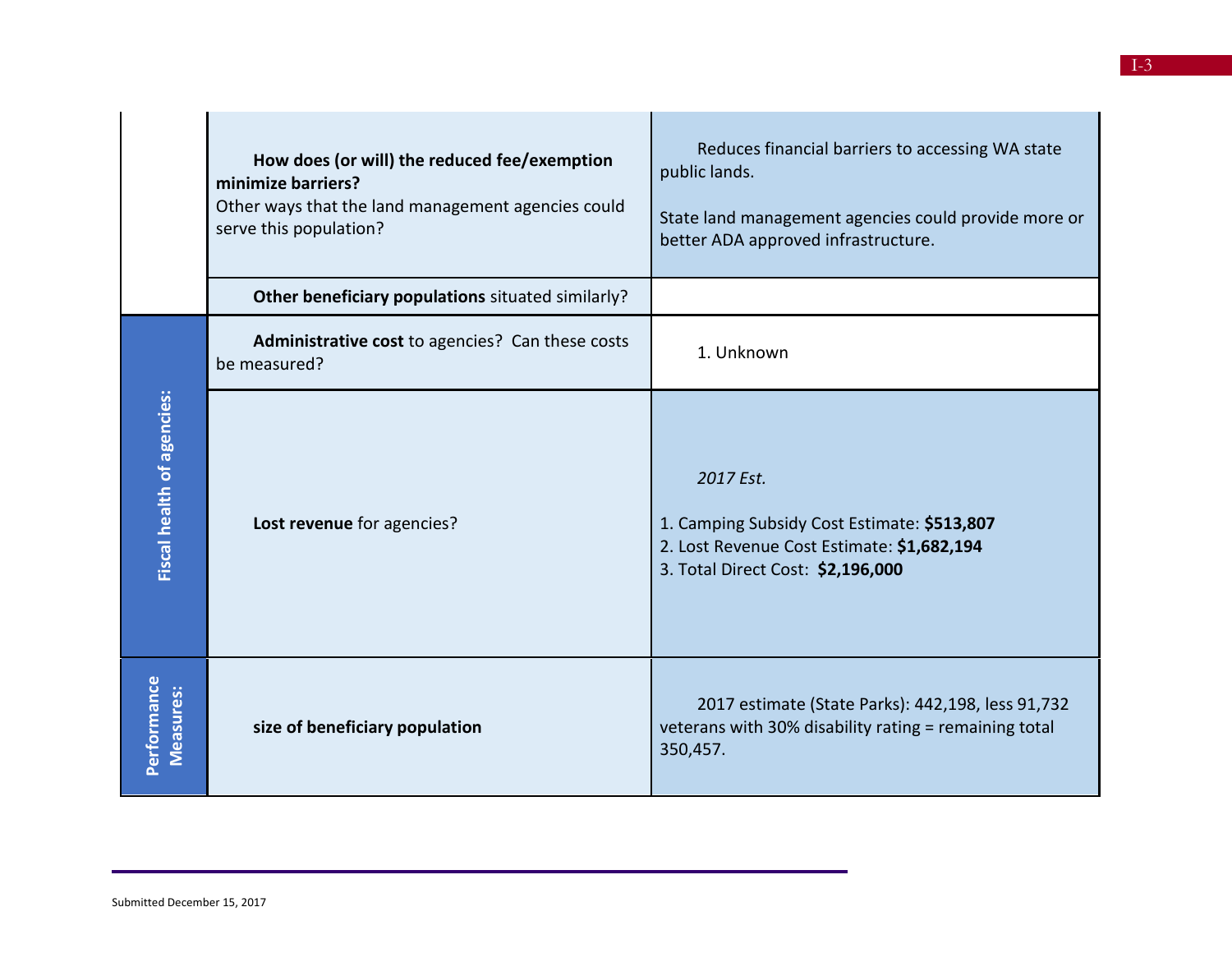|                       | Are there (public/private or inter-agency)?                                   |                                                                                                                                            |
|-----------------------|-------------------------------------------------------------------------------|--------------------------------------------------------------------------------------------------------------------------------------------|
|                       | Changes in population and usage over time (if<br>available)                   | 1. State Parks estimates participation rate, based<br>on general population participation.<br>- 2017: 350,457 x 16% participation = 56,073 |
| Other considerations: | Are there opportunities for partnerships<br>(public/private or inter-agency)? |                                                                                                                                            |
|                       | Potential for 'unintended consequences' (such as<br>over-use/abuse)?          |                                                                                                                                            |
| Notes:                |                                                                               |                                                                                                                                            |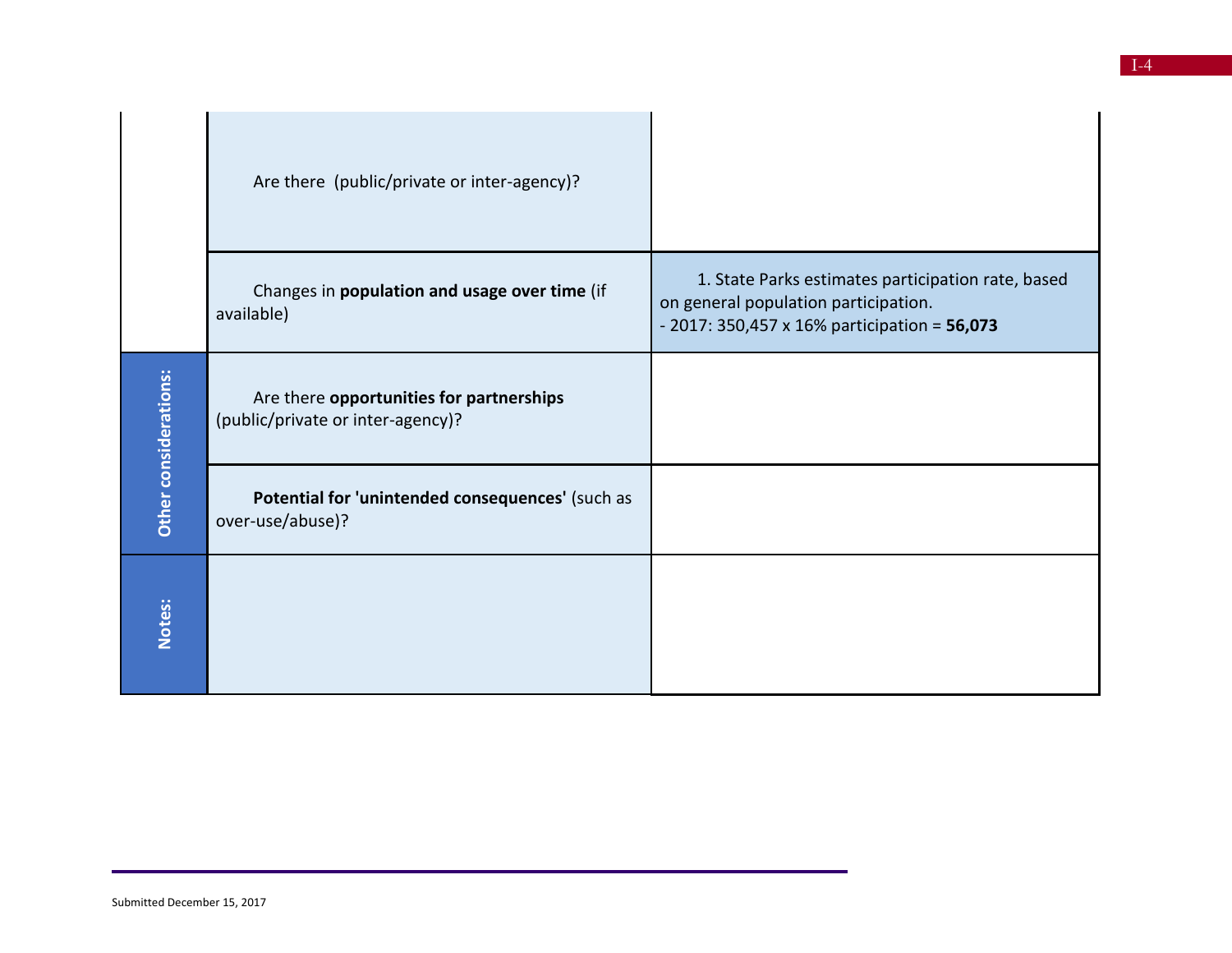#### Disabled Veterans Lifetime Pass

| Exemption/Reduced Fee Program:       | What are the eligibility requirements? Who is<br>the intended beneficiary?                     | 1. Washington State resident min. of 3 consecutive<br>months.<br>2. Service-related disability of 30% or greater.<br>3. Proof of 30 percent or more service connected disability<br>may be in the form of an award letter or letter of<br>certification on letterhead stationery from the Veterans<br>Administration or the Department of Veterans Affairs. |
|--------------------------------------|------------------------------------------------------------------------------------------------|-------------------------------------------------------------------------------------------------------------------------------------------------------------------------------------------------------------------------------------------------------------------------------------------------------------------------------------------------------------|
|                                      | What is the <b>benefit provided</b> (free/reduced<br>access/activity pass, where valid, etc.)? | 1. Valid on State Parks land only.<br>2. Free entrance, camping / moorage, campsite reservations<br>through State Parks central reservations system, watercraft<br>launching, trailer dump and day-use entry.<br>3. Valid year-round.                                                                                                                       |
|                                      | Duration (annual, lifetime, or seasonal):                                                      | Lifetime Pass                                                                                                                                                                                                                                                                                                                                               |
| (Intent<br>or purpose):<br>Principle | (honorary, need-based, social equity, incentive)                                               | Honorary                                                                                                                                                                                                                                                                                                                                                    |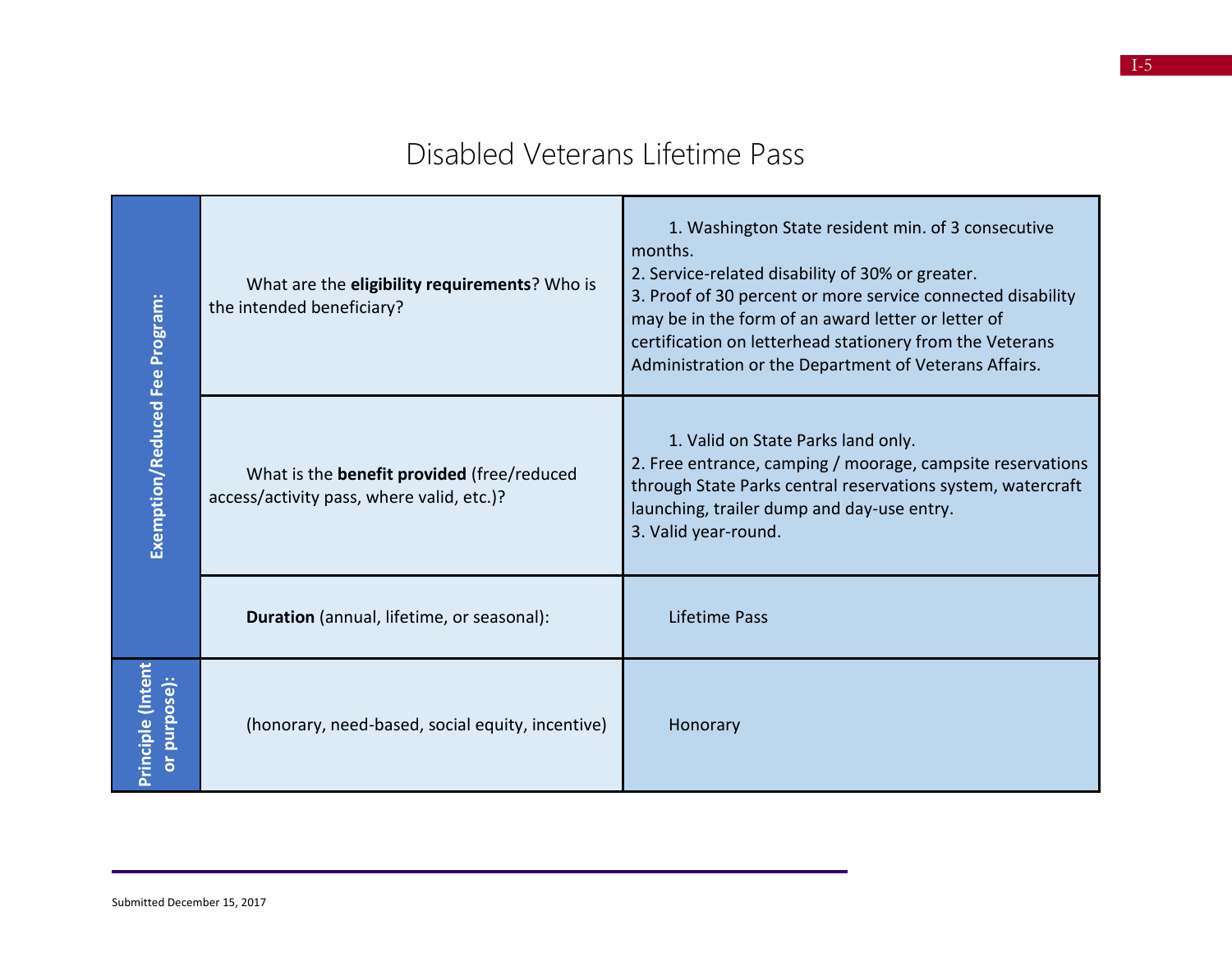| Simplicity:  | Application process, including cost to<br>beneficiary, if applicable:                                                                                                                                                                                               | 1. Granted by State Parks with<br>documentation of age, service and disability. An application<br>form is found on the State Parks website and must be<br>mailed with potential 30-day processing delay.<br>2. Pass is free to qualifying individuals, a \$15 fee applies for<br>lost card. |
|--------------|---------------------------------------------------------------------------------------------------------------------------------------------------------------------------------------------------------------------------------------------------------------------|---------------------------------------------------------------------------------------------------------------------------------------------------------------------------------------------------------------------------------------------------------------------------------------------|
|              | How is/will exemption be used by<br><b>beneficiaries?</b> (i.e. do they get a pass, show proof of<br>eligibility, can make camping reservations)?<br>(some programs require proof of eligibility, then<br>provide a pass; others just require proof of eligibility) | Pass program, ID required                                                                                                                                                                                                                                                                   |
| Consistency: | Applicability to other state land management<br>agencies' recreation lands?                                                                                                                                                                                         | 1. Only valid on State Parks lands.                                                                                                                                                                                                                                                         |
|              | Consistency with other state and federal<br>agencies' exemption/reduced fee programs?                                                                                                                                                                               | a) Federal agencies do not have an exemption/<br>reduced fee program for veterans.<br>b) Federal agencies provide free Interagency Annual Pass<br>for current U.S. military members and their dependents.                                                                                   |
| Equity:      | What barriers to accessing/using public lands<br>are unique to the intended beneficiary?                                                                                                                                                                            | Considerations: Usability and quantity of ADA<br>approved facilities                                                                                                                                                                                                                        |
|              | How does (or will) the reduced fee/exemption<br>minimize barriers?<br>Other ways that the land management agencies<br>could serve this population?                                                                                                                  | Reduces financial barriers to accessing WA state public<br>lands.<br>State land management agencies could provide more or<br>better ADA approved infrastructure.                                                                                                                            |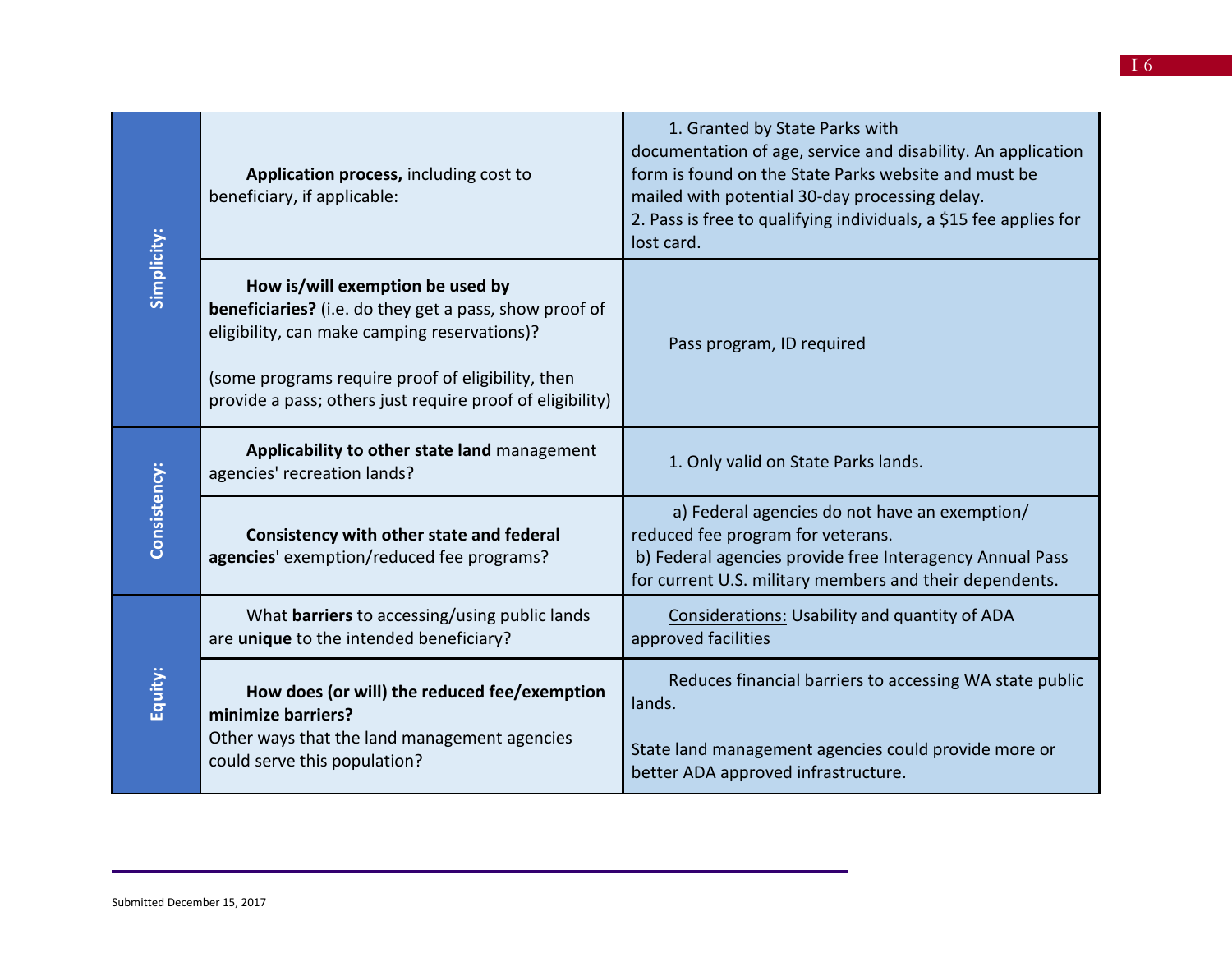|                                   | Other beneficiary populations situated<br>similarly?             | Why does this pass program only apply to veterans who<br>are disable with a 30% service related disability? Why not all<br>disabled veterans? Or all veterans?                                                                                     |
|-----------------------------------|------------------------------------------------------------------|----------------------------------------------------------------------------------------------------------------------------------------------------------------------------------------------------------------------------------------------------|
|                                   | Administrative cost to agencies? Can these<br>costs be measured? | 1. Unknown                                                                                                                                                                                                                                         |
| <b>Fiscal health of agencies:</b> | Lost revenue for agencies?                                       | 2017 Est.<br>1. Camping Subsidy Cost Estimate: \$2,369,818<br>2. Lost Revenue Cost Estimate: \$440,314<br>3. Total Direct Cost: \$2,810,132                                                                                                        |
| Performance Measures:             | size of beneficiary population                                   | 1. There are approximately 564,864 veterans residing<br>in Washington. Of these 91,711 have a service-related<br>disability rating of 30% or greater (Audette & Stenovec,<br>$2017$ ).<br>Note: State Parks reports slightly higher figure: 91,732 |
|                                   | Are there (public/private or inter-agency)?                      |                                                                                                                                                                                                                                                    |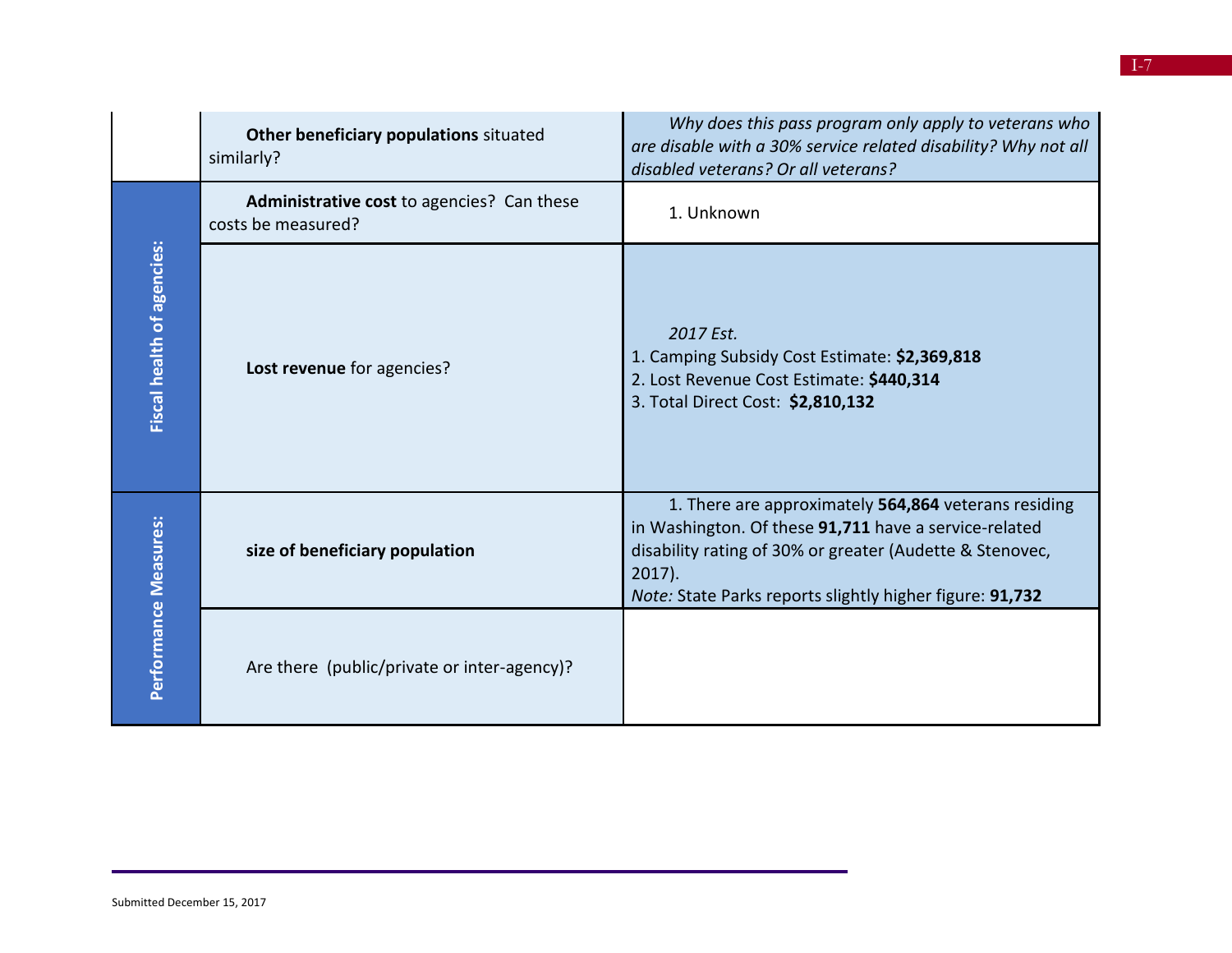|                       | Changes in population and usage over time (if<br>available)                   | 1. State Parks extrapolates participation rate, based on<br>general population participation.<br>-For 2017: 91,732 x 16% participation = $14,677$ |
|-----------------------|-------------------------------------------------------------------------------|---------------------------------------------------------------------------------------------------------------------------------------------------|
| Other considerations: | Are there opportunities for partnerships<br>(public/private or inter-agency)? |                                                                                                                                                   |
|                       | Potential for 'unintended consequences'' (such<br>as over-use/abuse)?         |                                                                                                                                                   |
| Notes:                |                                                                               |                                                                                                                                                   |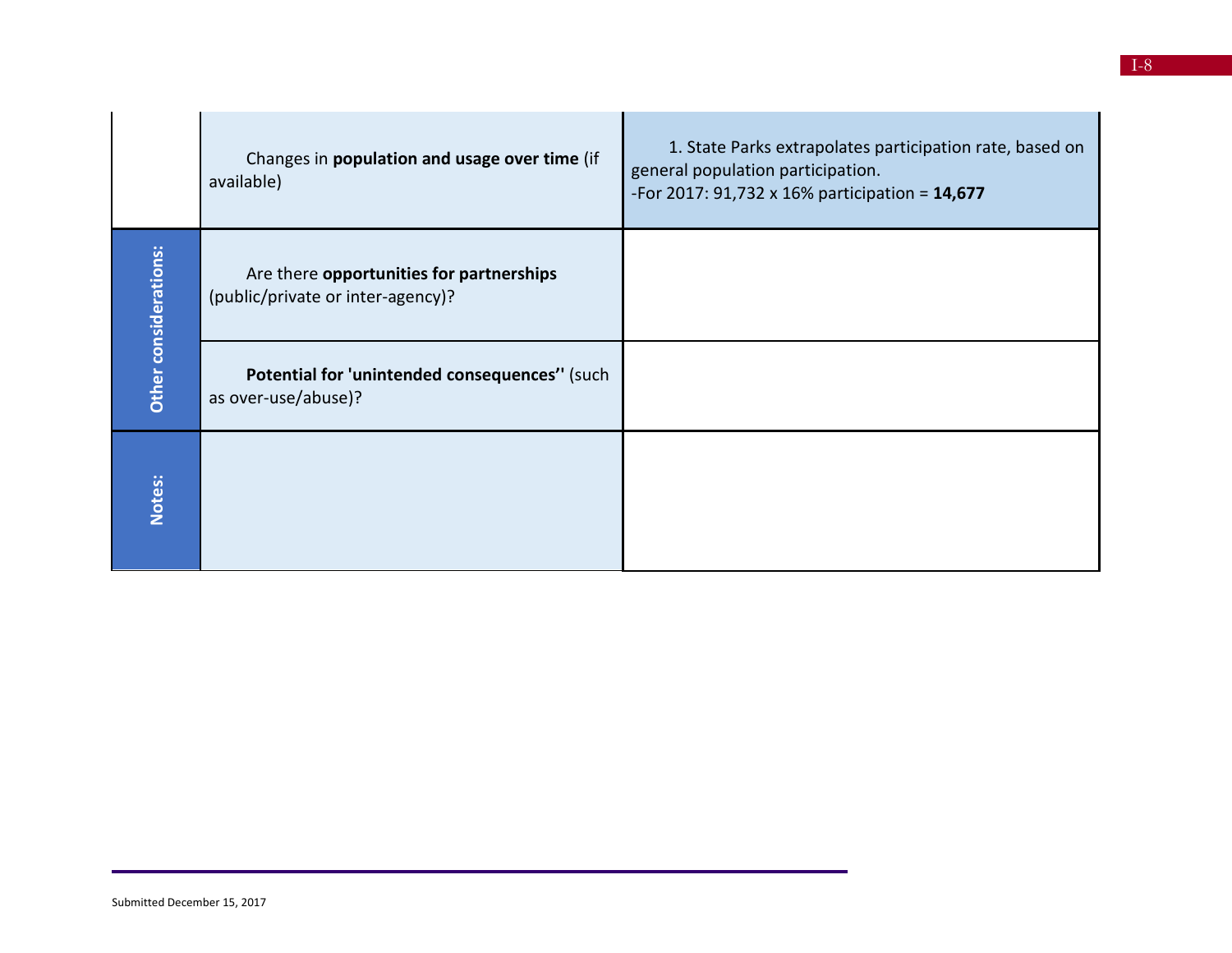|                                   | What are the eligibility requirements? Who is<br>the intended beneficiary?              | 1. Eligibility requirements are state residency plus Foster<br>Care ID and Foster Home License. Foster parents or caregivers<br>must be accompanied by the foster child(ren).                                                                                                      |
|-----------------------------------|-----------------------------------------------------------------------------------------|------------------------------------------------------------------------------------------------------------------------------------------------------------------------------------------------------------------------------------------------------------------------------------|
| Exemption/Reduced Fee Program:    | What is the benefit provided (free/reduced<br>access/activity pass, where valid, etc.)? | 1. Valid on State<br>Parks land only.<br>2. Provides: free<br>campsites and day-use<br>entry, free use of boat<br>launches and pump-outs.<br>3. Valid year-round.                                                                                                                  |
|                                   | Duration (annual, lifetime, or seasonal):                                               | 1. No physical pass is distributed (hence, benefit).<br>2. Benefit is granted as long as household is recognized as a<br>foster-care home.                                                                                                                                         |
| Principle (Intent or<br>purpose): | (honorary, need-based, social equity,<br>incentive)                                     | To make it easier for parents to take their foster child(ren)<br>outside.                                                                                                                                                                                                          |
| Simplicity:                       | Application process, including cost to<br>beneficiary, if applicable:                   | 1. There is no application process, eligibility is based on<br>household foster-care status.<br>2. Eligible participants making reservations do not pay for<br>camping but are charged the reservation fee (\$8 online, \$10 by<br>phone) to hold sites in the reservation system. |

## Foster Home Camping Pass (Benefit)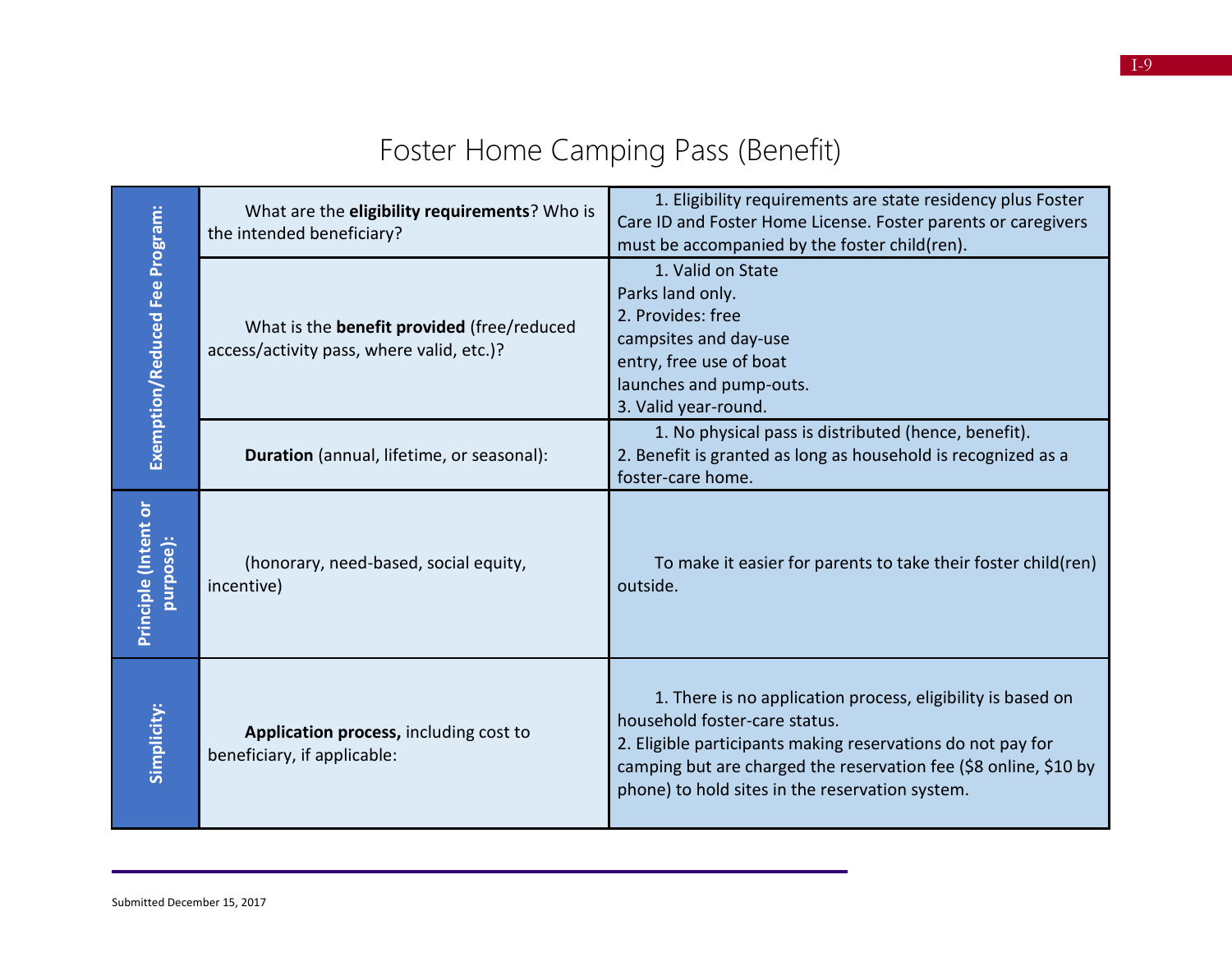|                  | How is/will exemption be used by<br><b>beneficiaries?</b> (i.e. do they get a pass, show proof<br>of eligibility, can make camping reservations)?<br>(some programs require proof of eligibility, then<br>provide a pass; others just require proof of<br>eligibility) | Benefit: foster care providers must show certification AND<br>have foster child(ren) present; not a pass program |
|------------------|------------------------------------------------------------------------------------------------------------------------------------------------------------------------------------------------------------------------------------------------------------------------|------------------------------------------------------------------------------------------------------------------|
|                  | Applicability to other state land management<br>agencies' recreation lands?                                                                                                                                                                                            | 1. Only valid on State Parks lands.                                                                              |
| Consistency:     | Consistency with other state and federal<br>agencies' exemption/reduced fee programs?                                                                                                                                                                                  | Federal agencies do not have an exemption / reduced fee<br>program for foster families.                          |
|                  | What <b>barriers</b> to accessing/using public lands<br>are unique to the intended beneficiary?                                                                                                                                                                        | Considerations: Financial ability for foster families to take<br>foster child(ren) to State Parks or go camping  |
| Equity:          | How does (or will) the reduced<br>fee/exemption minimize barriers?<br>Other ways that the land management agencies<br>could serve this population?                                                                                                                     | Reduces financial barriers to accessing WA state public<br>lands.                                                |
|                  | Other beneficiary populations situated<br>similarly?                                                                                                                                                                                                                   |                                                                                                                  |
| health<br>Fiscal | Administrative cost to agencies? Can these<br>costs be measured?                                                                                                                                                                                                       | 1. Unknown                                                                                                       |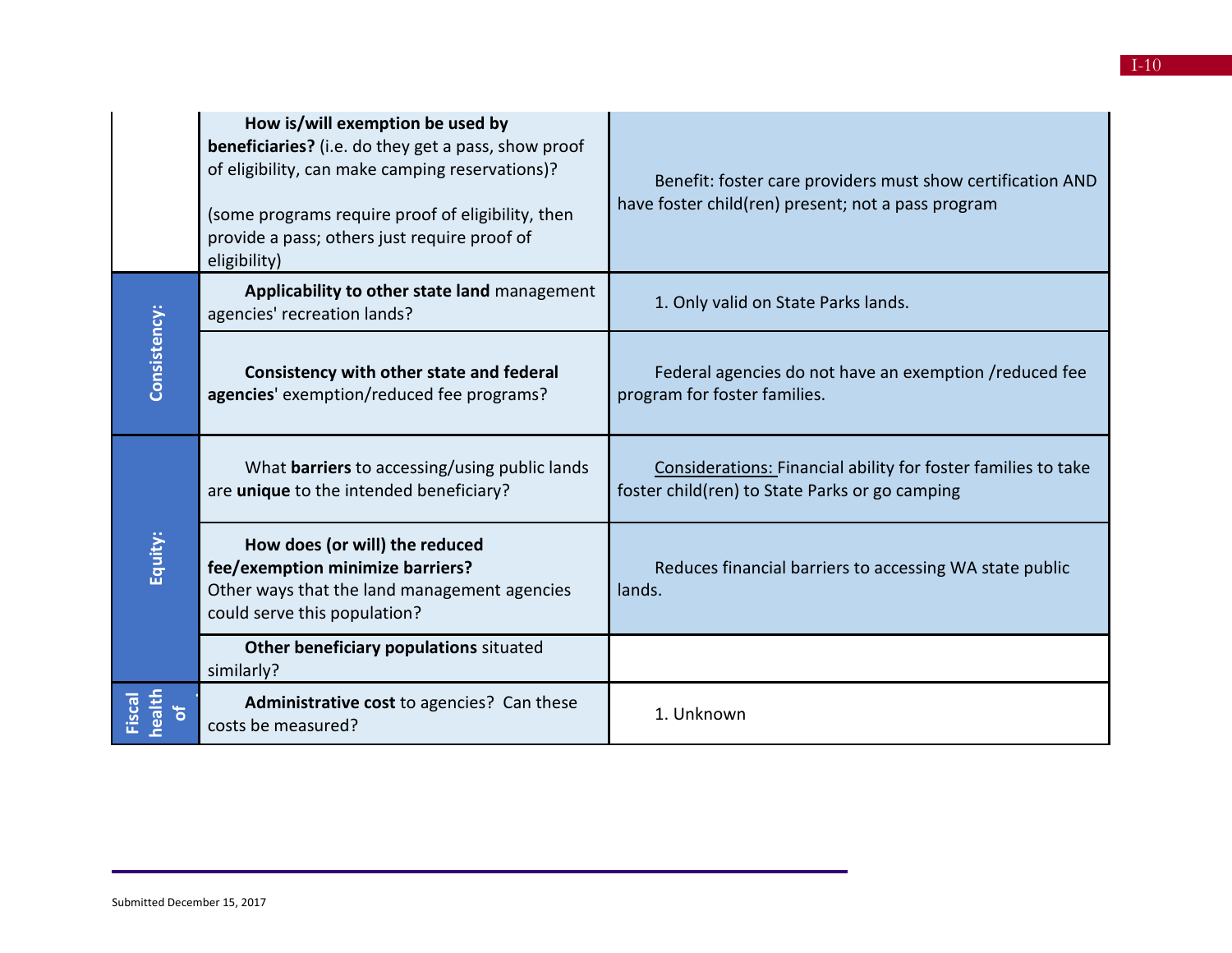|                       | Lost revenue for agencies?                                  | 2017 Est.<br>1. Camping Subsidy Cost Estimate: \$145,635<br>2. Lost Revenue Cost Estimate: \$13,565<br>3. Total Direct Cost: \$159,199 |
|-----------------------|-------------------------------------------------------------|----------------------------------------------------------------------------------------------------------------------------------------|
|                       | size of beneficiary population                              | 2017 State Parks estimate: 1884 households with 1+<br>child(ren)                                                                       |
| Performance Measures: | Are there (public/private or inter-agency)?                 |                                                                                                                                        |
|                       | Changes in population and usage over time (if<br>available) | 1. State Parks extrapolates a participation rate, based on<br>general population participation.<br>$-2017: 1,884 \times 24\% = 452$    |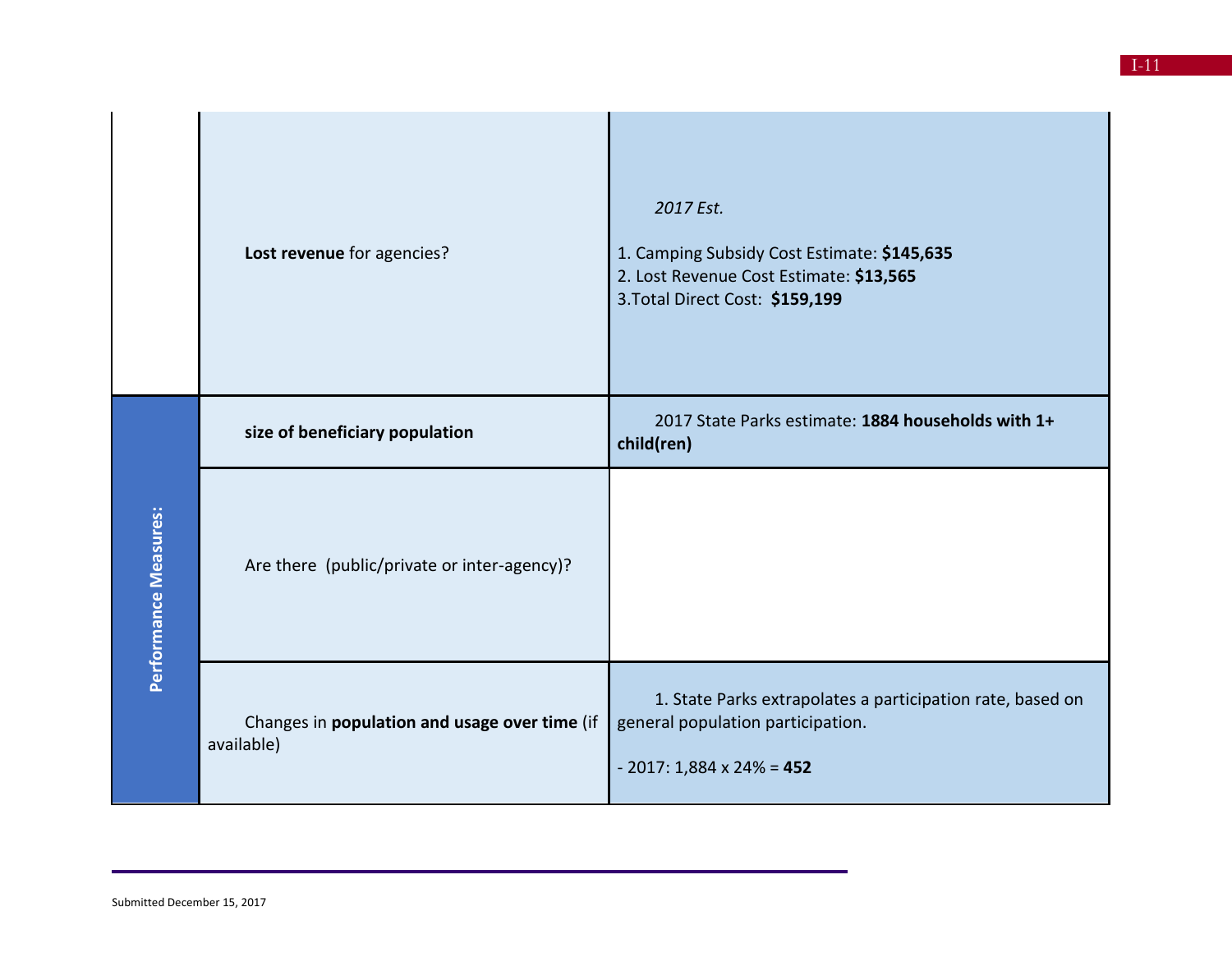|                       | Are there opportunities for partnerships<br>(public/private or inter-agency)? |  |
|-----------------------|-------------------------------------------------------------------------------|--|
| Other considerations: | Potential for 'unintended consequences'<br>(such as over-use/abuse)?          |  |
| Notes:                |                                                                               |  |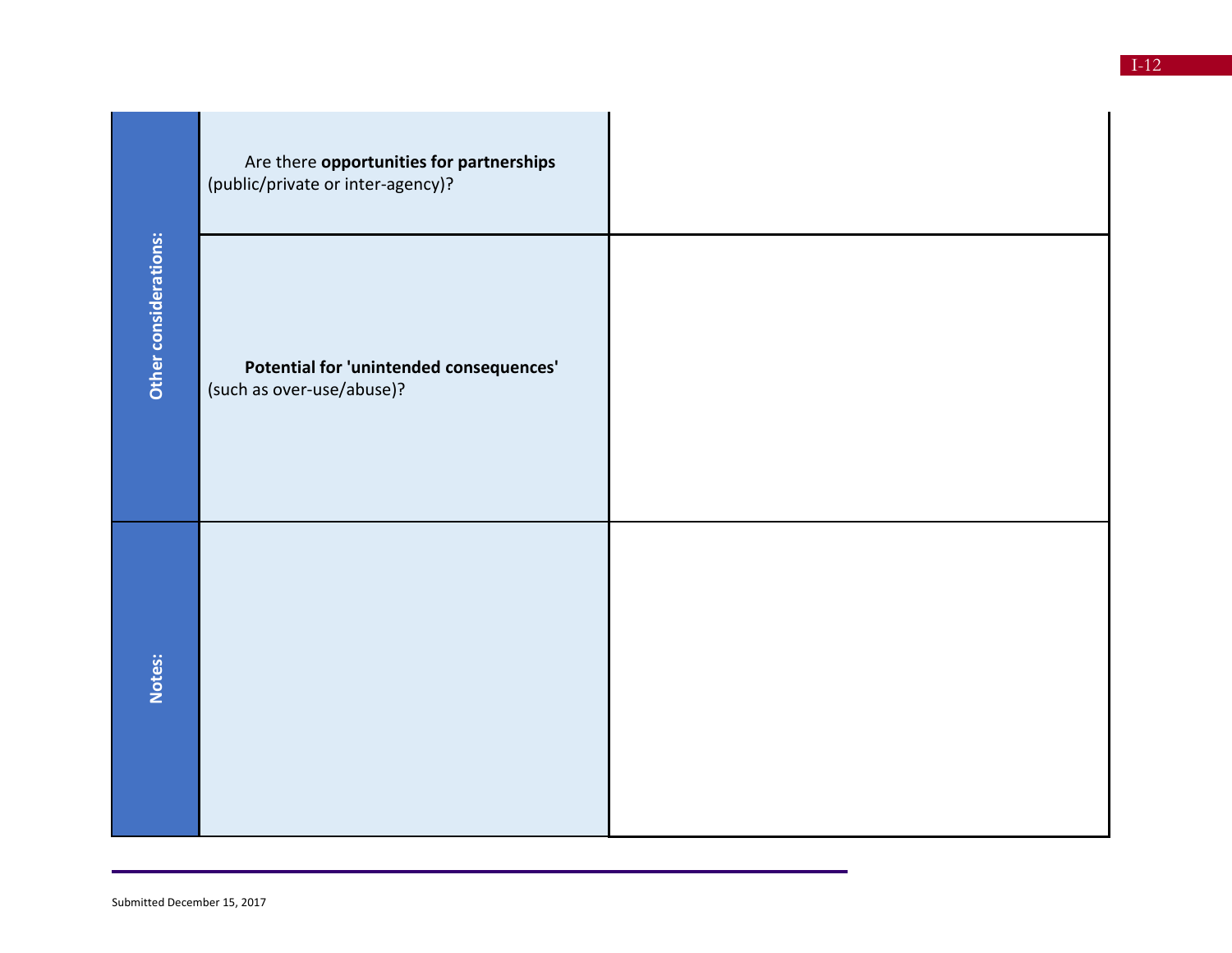#### Limited-Income Senior Pass

| Exemption/Reduced Fee Program:    | What are the eligibility requirements?<br>Who is the intended beneficiary?                     | 1. WA residents aged 62 and over with annual income of<br>\$40,000 or less.<br>2. Applies to combined income of married couples.<br>3. Applicants who own property must also meet the requirements<br>for a property tax exemption under the Revised Code of<br>Washington 84.36.381. |
|-----------------------------------|------------------------------------------------------------------------------------------------|---------------------------------------------------------------------------------------------------------------------------------------------------------------------------------------------------------------------------------------------------------------------------------------|
|                                   | What is the <b>benefit provided</b> (free/reduced<br>access/activity pass, where valid, etc.)? | 1. Valid on State Parks land only.<br>2. Free access, free watercraft launching & trailer dumping. 50%<br>discount on nightly camping and moorage.<br>3. Valid year-round.                                                                                                            |
|                                   | Duration (annual, lifetime, or seasonal):                                                      | 1. When the pass is issued it becomes a permanent pass,<br>valid so long as the qualifying criteria continues to be met by the<br>pass holder                                                                                                                                         |
| Principle (Intent or<br>purpose): | (honorary, need-based, social equity,<br>incentive)                                            |                                                                                                                                                                                                                                                                                       |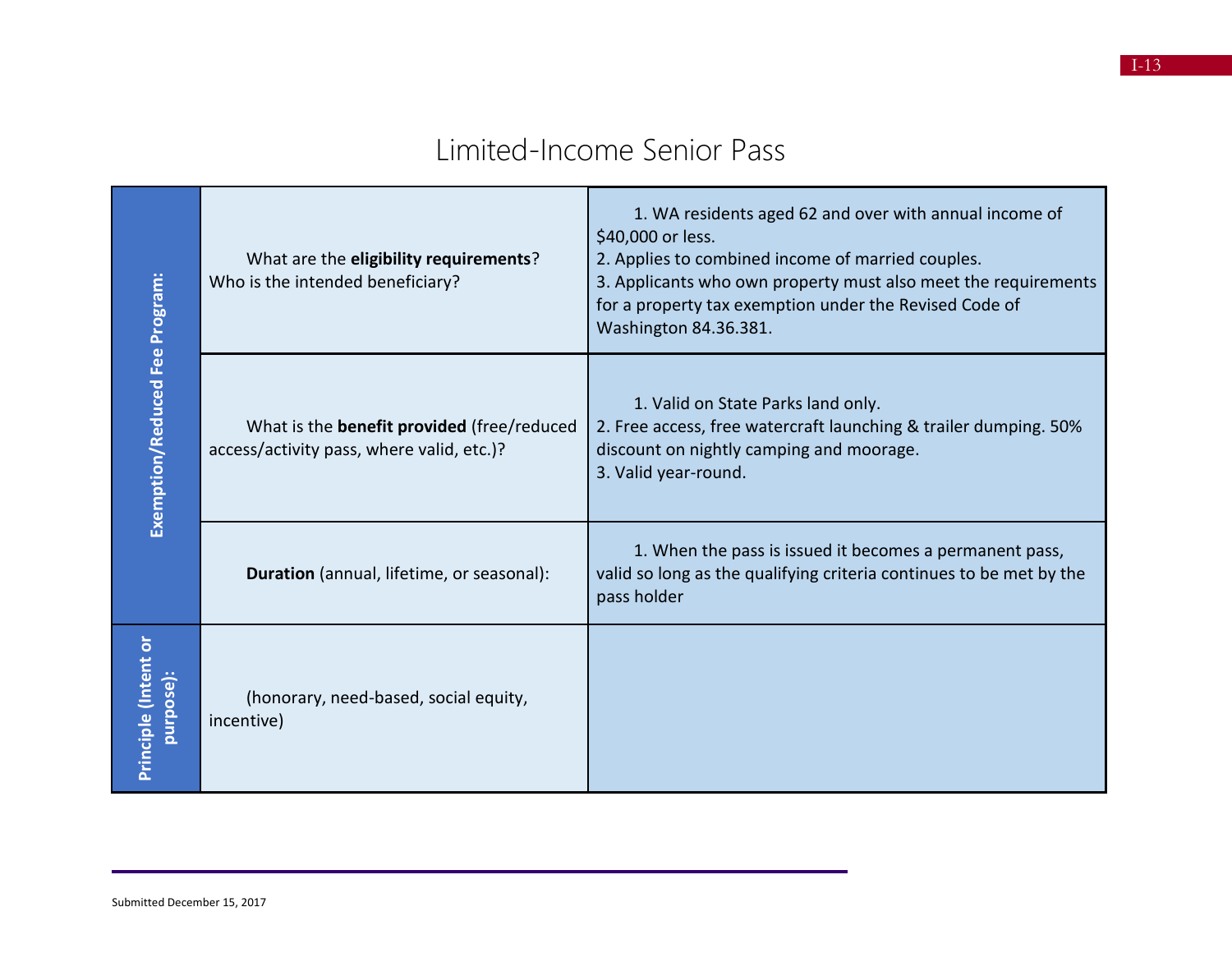|              | Application process, including cost to<br>beneficiary, if applicable:                                                                                                                                                                                              | 1. Granted by State Parks with<br>documentation of income                                                                                                                                                                                                 |
|--------------|--------------------------------------------------------------------------------------------------------------------------------------------------------------------------------------------------------------------------------------------------------------------|-----------------------------------------------------------------------------------------------------------------------------------------------------------------------------------------------------------------------------------------------------------|
| Simplicity:  | How is/will exemption be used by<br>beneficiaries? (i.e. do they get a pass, show<br>proof of eligibility, can make camping<br>reservations)?<br>(some programs require proof of eligibility, then<br>provide a pass; others just require proof of<br>eligibility) | Pass program, ID required                                                                                                                                                                                                                                 |
| Consistency: | Applicability to other state land<br>management agencies' recreation lands?                                                                                                                                                                                        | 1. Only valid on State Parks lands.                                                                                                                                                                                                                       |
|              | Consistency with other state and federal<br>agencies' exemption/reduced fee programs?                                                                                                                                                                              | Federal agencies do not have an exemption/reduced fee<br>program for low income individuals.<br>Federal agencies provide free Interagency Senior Pass for U.S.<br>citizens age 62 or over. \$80 Lifetime Senior Pass or \$20 Annual<br><b>Senior Pass</b> |
| Equity:      | What <b>barriers</b> to accessing/using public<br>lands are unique to the intended beneficiary?                                                                                                                                                                    | Considerations:<br>Financial ability to access WA state public lands.                                                                                                                                                                                     |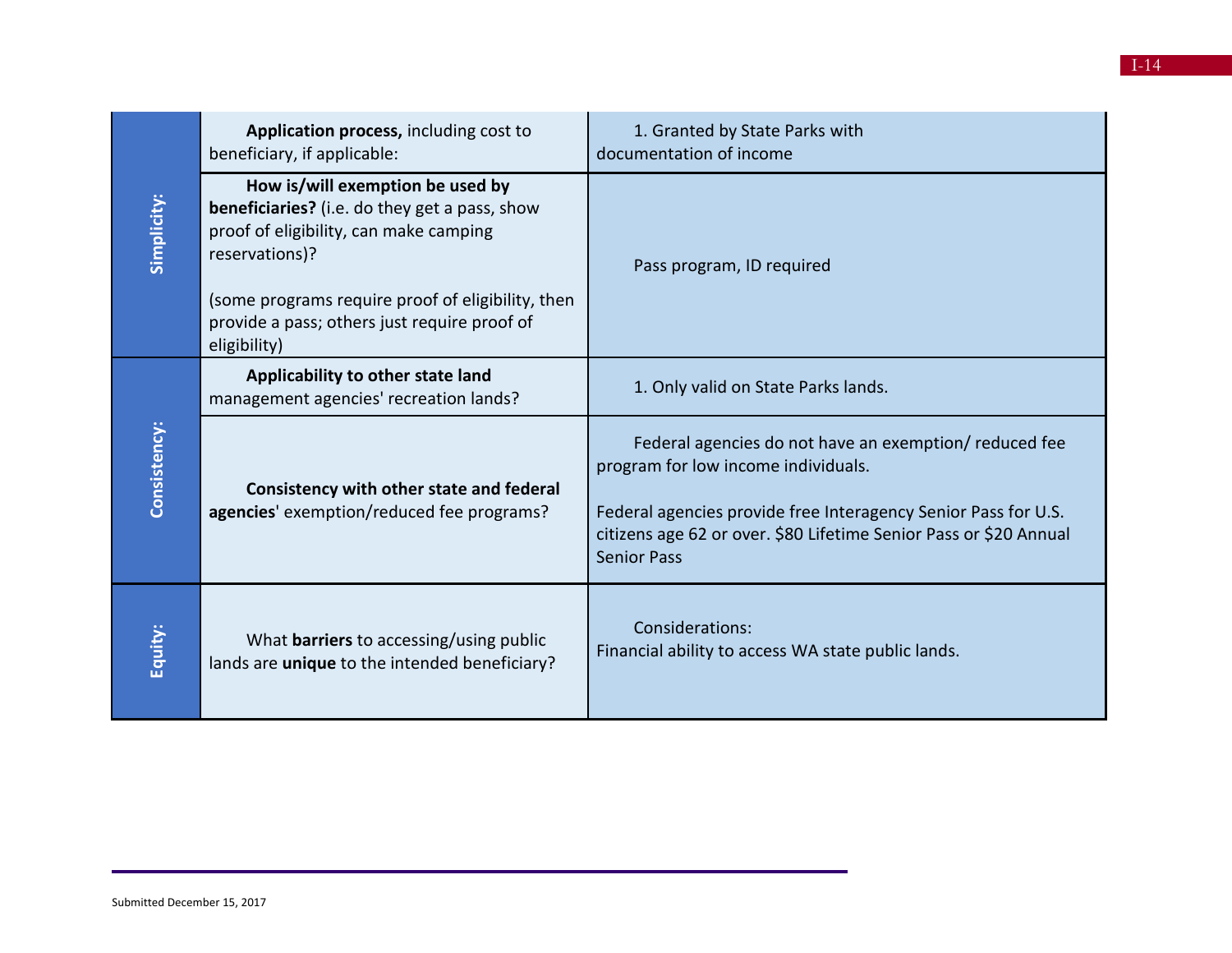|                                   | How does (or will) the reduced<br>fee/exemption minimize barriers?<br>Other ways that the land management agencies<br>could serve this population? | Reduces financial barriers to accessing WA state public<br>lands.<br>State land management agencies could provide support or<br>funding for alternative methods of transportation to trailheads,<br>such as buses from urban areas. |
|-----------------------------------|----------------------------------------------------------------------------------------------------------------------------------------------------|-------------------------------------------------------------------------------------------------------------------------------------------------------------------------------------------------------------------------------------|
|                                   | Other beneficiary populations situated<br>similarly?                                                                                               | Why does this pass program only apply to low-income<br>seniors, rather than all seniors? Or all low-income individuals<br>rather than just seniors?                                                                                 |
|                                   | Administrative cost to agencies? Can these<br>costs be measured?                                                                                   | 1. Unknown                                                                                                                                                                                                                          |
| <b>Fiscal health of agencies:</b> | Lost revenue for agencies?                                                                                                                         | 2017 Est.<br>1. Camping Subsidy Cost Estimate: \$89,853<br>2. Lost Revenue Cost Estimate: \$1,483,613<br>3. Total Direct Cost: \$1,196,395                                                                                          |
| Performance<br><b>Measures:</b>   | size of beneficiary population                                                                                                                     | 1. 2017 estimate: 230,530 low income senior households.                                                                                                                                                                             |
|                                   | Are there (public/private or inter-agency)?                                                                                                        |                                                                                                                                                                                                                                     |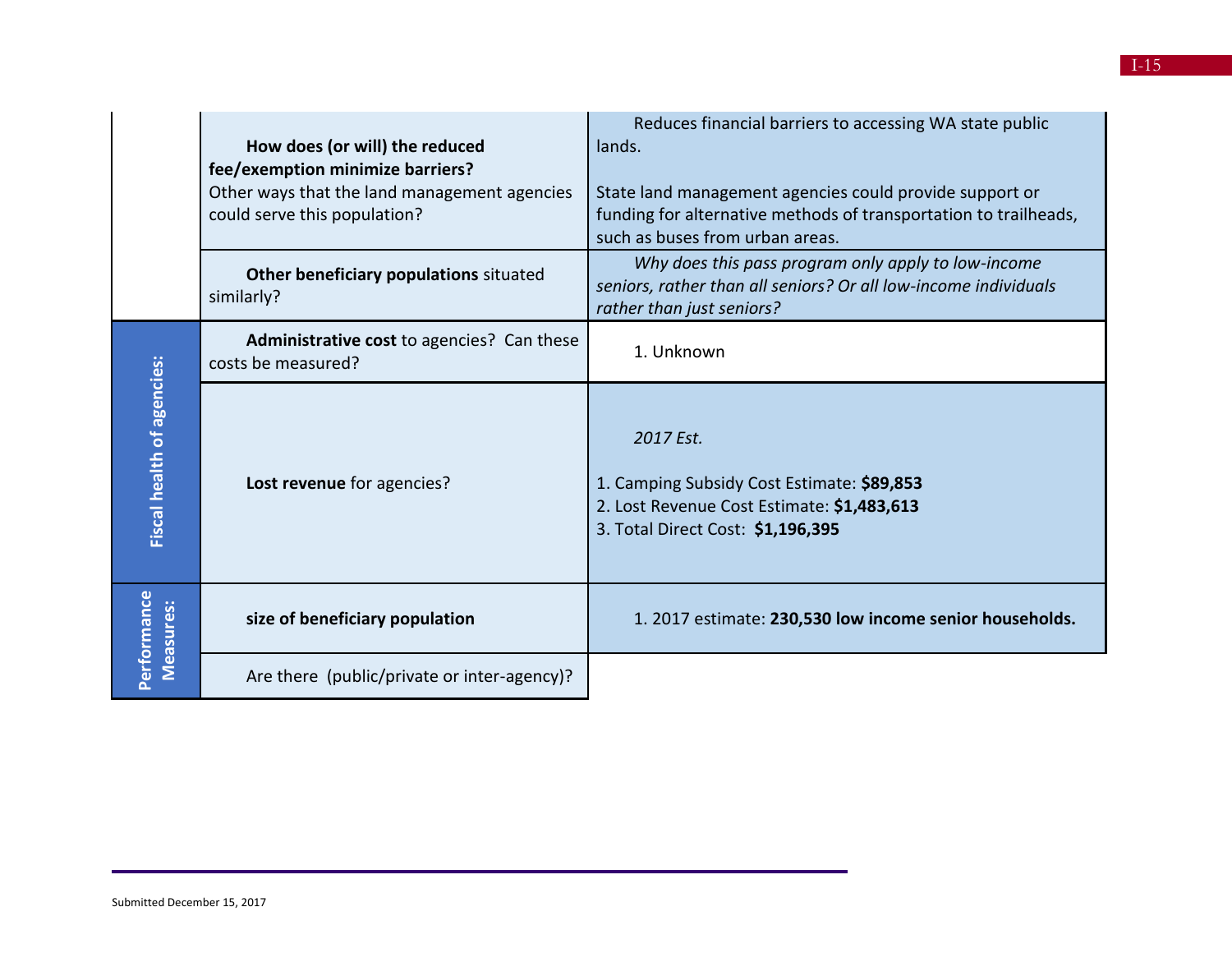|                       | Changes in population and usage over time<br>(if available)                   | 1. State Parks extrapolates a participation rate, based on<br>general population participation.<br>$-2017: 230,530 \times 16\%$ participation = 36,885 |
|-----------------------|-------------------------------------------------------------------------------|--------------------------------------------------------------------------------------------------------------------------------------------------------|
|                       | Are there opportunities for partnerships<br>(public/private or inter-agency)? | Could partner with organizations already providing<br>alternative methods of trailhead transportation.                                                 |
| Other considerations: | Potential for 'unintended consequences'<br>(such as over-use/abuse)?          |                                                                                                                                                        |
| Notes:                |                                                                               |                                                                                                                                                        |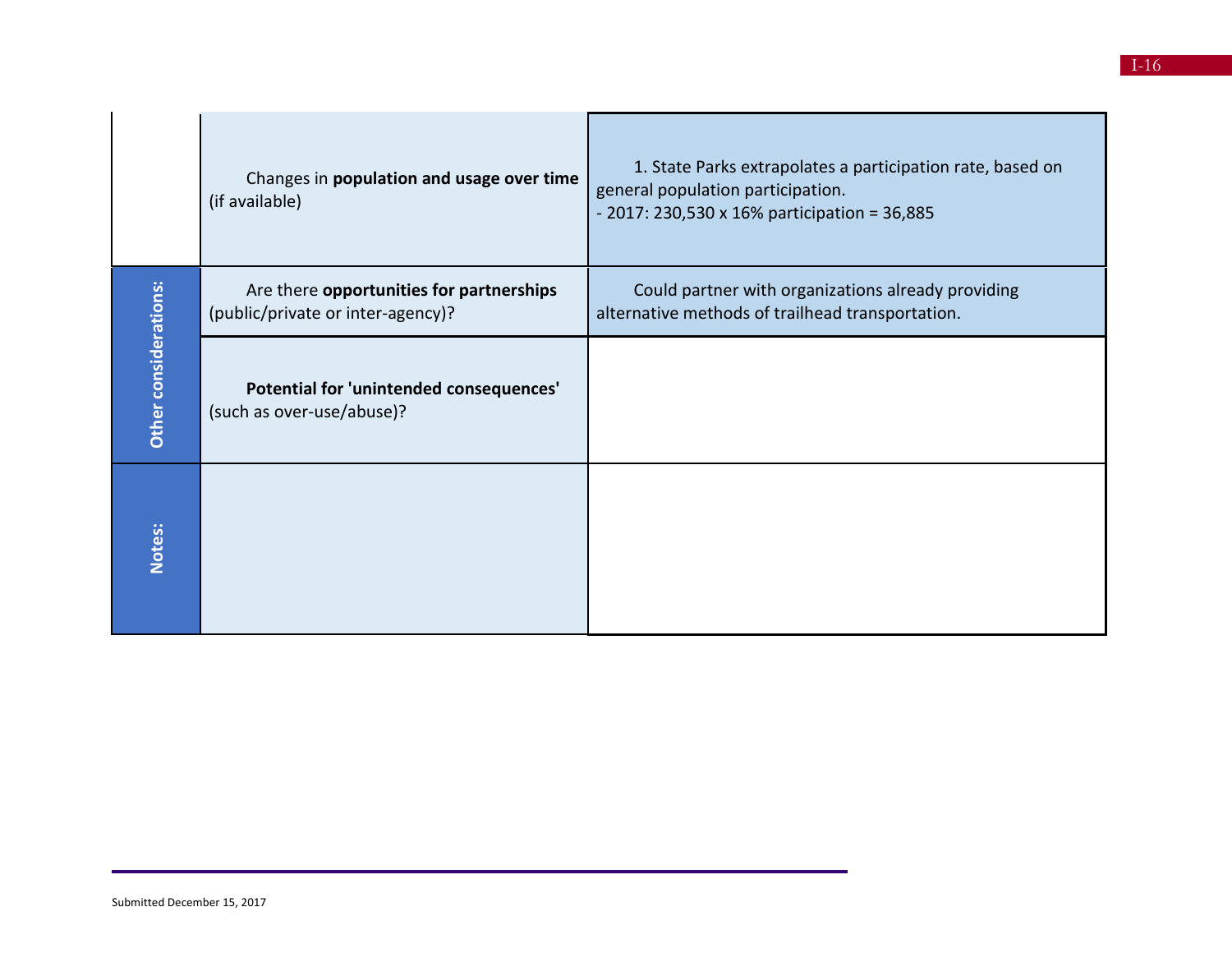# Volunteers (Complimentary Discover Pass)

|                                   | What are the eligibility requirements? Who<br>is the intended beneficiary?                     | 1. All Washington State residents are eligible to complete<br>program requirements to receive this pass. |
|-----------------------------------|------------------------------------------------------------------------------------------------|----------------------------------------------------------------------------------------------------------|
| Exemption/Reduced Fee Program:    | What is the <b>benefit provided</b> (free/reduced<br>access/activity pass, where valid, etc.)? | 1. Valid on State Parks land only.<br>2. Provides: free day-use entry.                                   |
|                                   | Duration (annual, lifetime, or seasonal):                                                      | <b>Annual Pass</b>                                                                                       |
| Principle (Intent or<br>purpose): | (honorary, need-based, social equity,<br>incentive)                                            |                                                                                                          |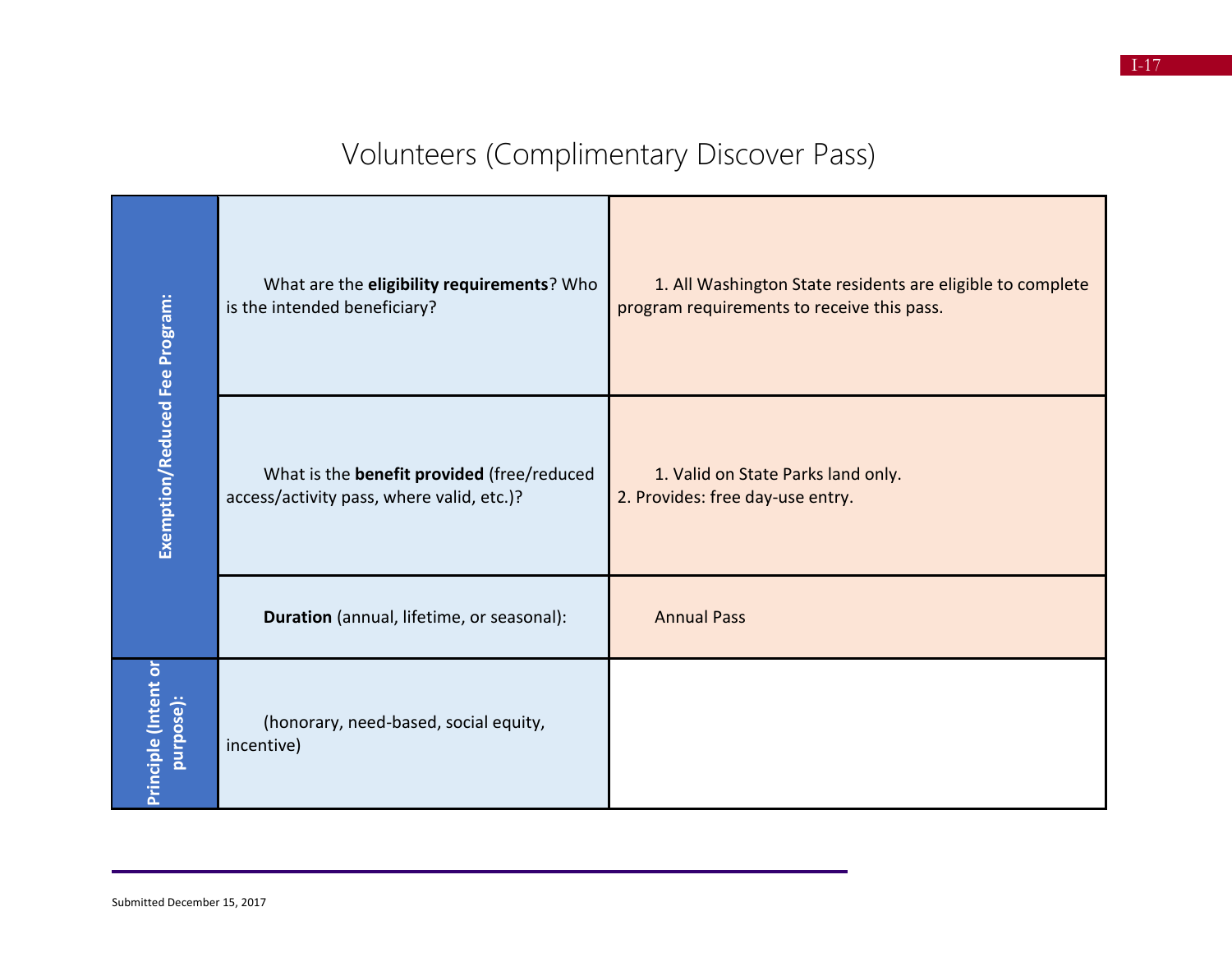| Simplicity:  | Application process, including cost to<br>beneficiary, if applicable:                                                                                                                                                                                              | 1. To obtain a Complimentary Discover Pass individuals<br>must register and be approved by a state agency. Vouchers are<br>retained upon volunteering time to Discover Pass-eligible<br>projects ("Volunteering on Washington State Recreation<br>Lands," 2017). Vouchers are then sent to the address listed on<br>the bottom of each voucher. If more than 24 hours equivalent<br>is earned, extra vouchers can be saved and redeemed in<br>subsequent years. Married couples may combine hours<br>(Washington State Parks and Recreation Commission, 2017). |
|--------------|--------------------------------------------------------------------------------------------------------------------------------------------------------------------------------------------------------------------------------------------------------------------|----------------------------------------------------------------------------------------------------------------------------------------------------------------------------------------------------------------------------------------------------------------------------------------------------------------------------------------------------------------------------------------------------------------------------------------------------------------------------------------------------------------------------------------------------------------|
|              | How is/will exemption be used by<br>beneficiaries? (i.e. do they get a pass, show<br>proof of eligibility, can make camping<br>reservations)?<br>(some programs require proof of eligibility, then<br>provide a pass; others just require proof of<br>eligibility) | Pass program                                                                                                                                                                                                                                                                                                                                                                                                                                                                                                                                                   |
| Consistency: | Applicability to other state land<br>management agencies' recreation lands?                                                                                                                                                                                        | 1. Discover Pass grants access to all state-managed lands<br>(State Parks, DNR, WDFW).                                                                                                                                                                                                                                                                                                                                                                                                                                                                         |
|              | Consistency with other state and federal<br>agencies' exemption/reduced fee programs?                                                                                                                                                                              | In addition to this complimentary Discover Pass, 2 other<br>volunteer passes can be obtained to facilitate outdoor<br>recreation in Washington.<br>1. The Northwest Forest Pass (USFS lands) requires 16 hours.<br>2. The Interagency Volunteer Pass (all federal lands,<br>nationwide) requires 250 volunteer hours.                                                                                                                                                                                                                                          |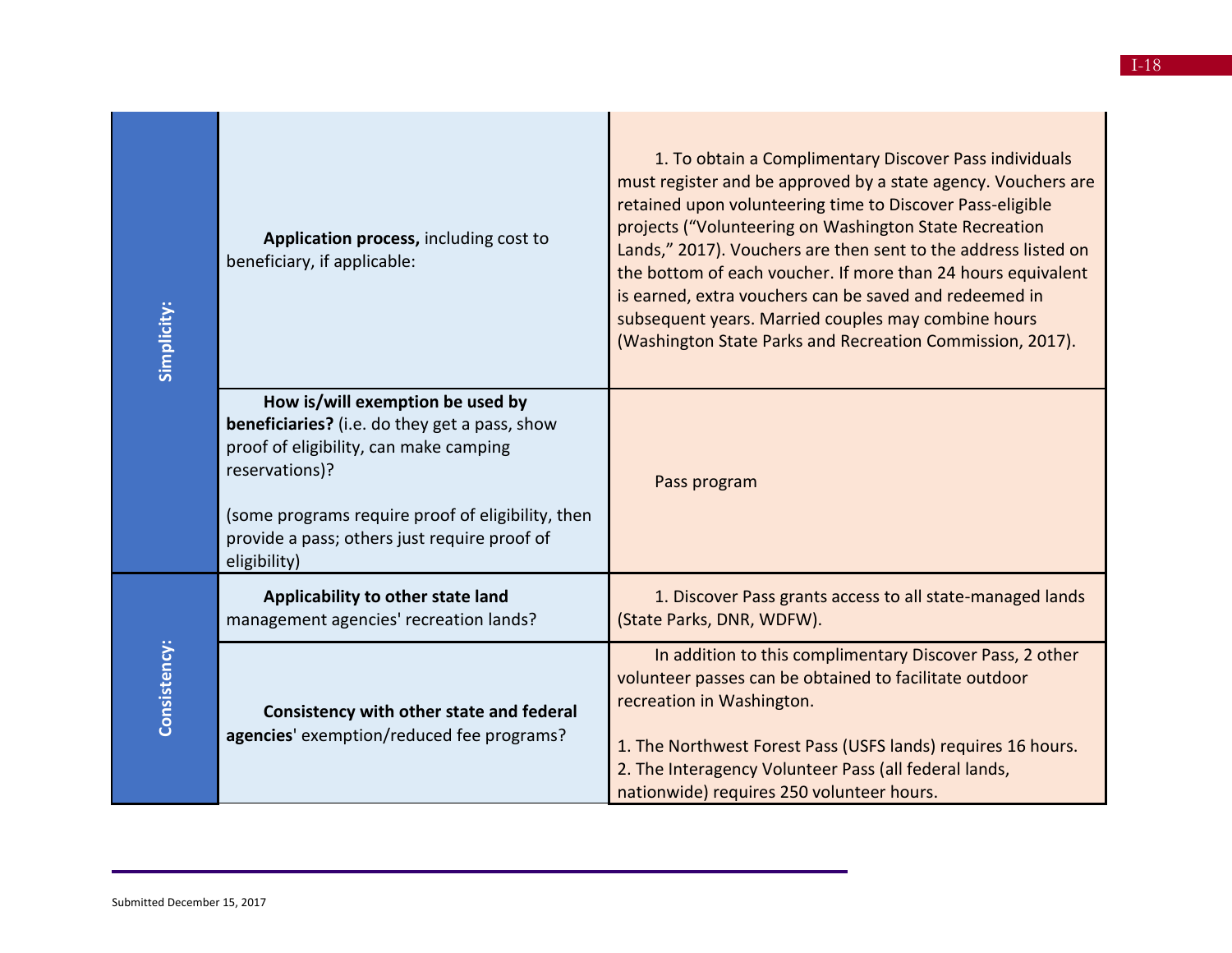|                            | What <b>barriers</b> to accessing/using public<br>lands are unique to the intended beneficiary?                                                    |                                                                                                                                                                                                                                             |
|----------------------------|----------------------------------------------------------------------------------------------------------------------------------------------------|---------------------------------------------------------------------------------------------------------------------------------------------------------------------------------------------------------------------------------------------|
| Equity:                    | How does (or will) the reduced<br>fee/exemption minimize barriers?<br>Other ways that the land management agencies<br>could serve this population? | Reduces financial barriers to accessing WA state public<br>lands.                                                                                                                                                                           |
|                            | Other beneficiary populations situated<br>similarly?                                                                                               |                                                                                                                                                                                                                                             |
|                            | Administrative cost to agencies? Can these<br>costs be measured?                                                                                   | 1. Unknown                                                                                                                                                                                                                                  |
| Fiscal health of agencies: | Lost revenue for agencies?                                                                                                                         | <b>SB5200 Fiscal Note (2017)</b><br>1. Volunteer data based on five-year average number of<br>complimentary passes issued each year (486 passes),<br>multiplied by base price (\$30) for Discover Pass<br>2. Total Direct Cost:<br>\$14,580 |
| Performance<br>Measures:   | size of beneficiary population                                                                                                                     | 1. All Washington State residents are eligible to<br>participate.                                                                                                                                                                           |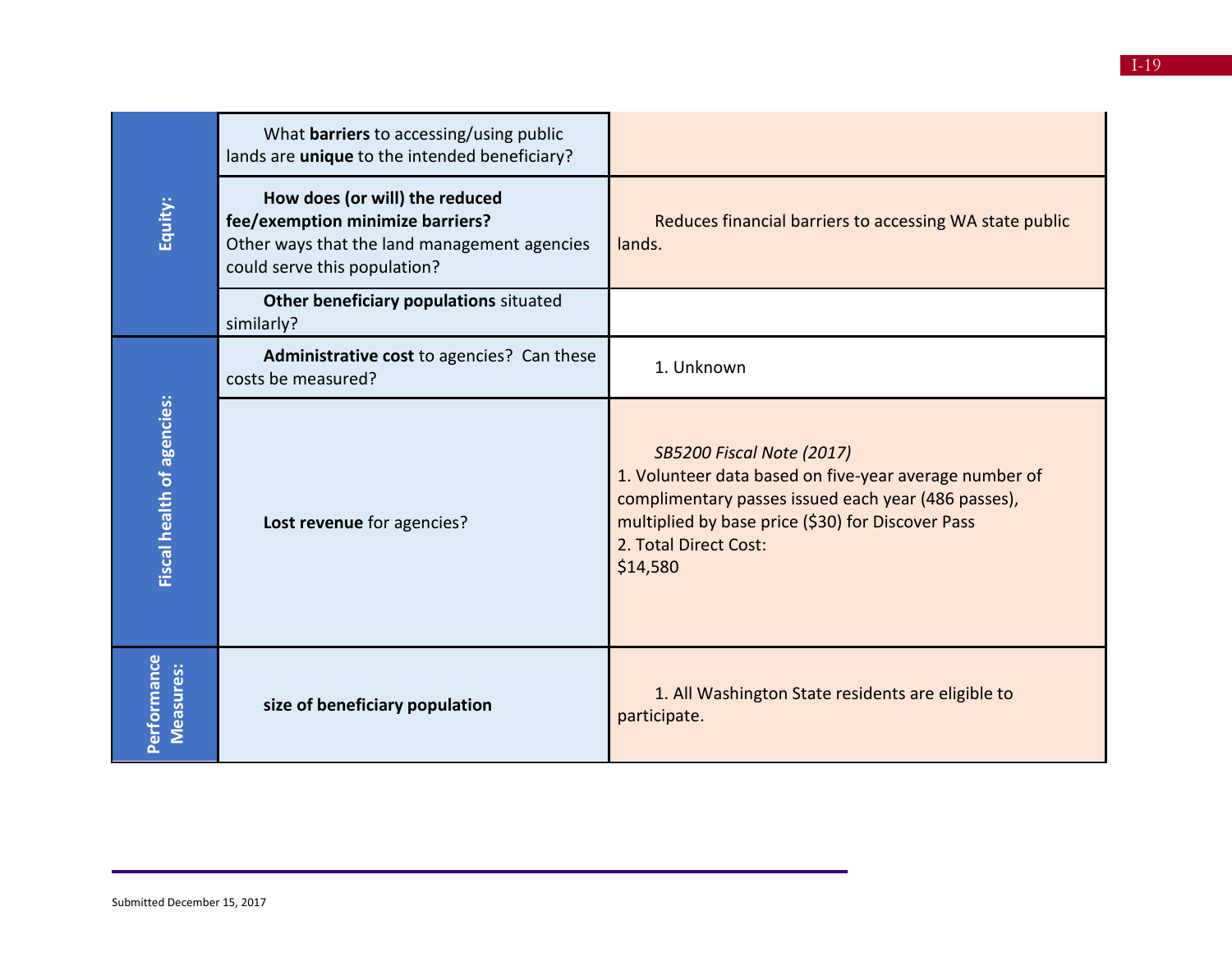|                       | Are there (public/private or inter-agency)?                                   |                                                                                                                                                                                                                                                                                       |
|-----------------------|-------------------------------------------------------------------------------|---------------------------------------------------------------------------------------------------------------------------------------------------------------------------------------------------------------------------------------------------------------------------------------|
|                       | Changes in population and usage over time<br>(if available)                   | 1. SB 5200 reports an average of 423 complimentary<br>discover passes issued per year (across 5 years of data), with<br>married couples qualifying an estimated 63 additional<br>complimentary passes are issued annually = estimated total of<br>486 households receiving this pass. |
| Other considerations: | Are there opportunities for partnerships<br>(public/private or inter-agency)? |                                                                                                                                                                                                                                                                                       |
|                       | Potential for 'unintended consequences'<br>(such as over-use/abuse)?          |                                                                                                                                                                                                                                                                                       |
| Notes:                |                                                                               |                                                                                                                                                                                                                                                                                       |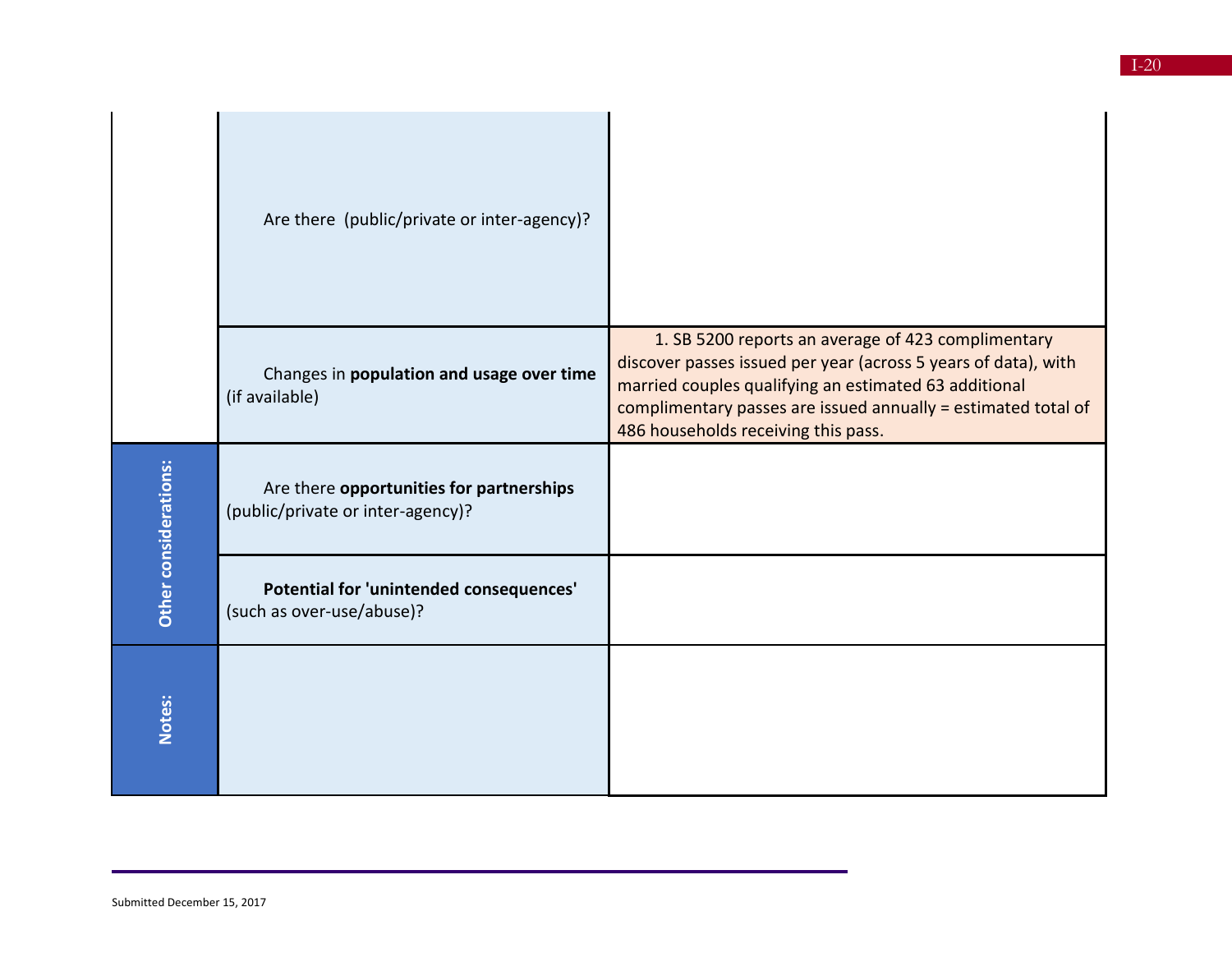#### TEMPLATE

| Exemption/Reduced Fee Program:       | What are the eligibility requirements? Who is the intended<br>beneficiary?                                                                 |  |
|--------------------------------------|--------------------------------------------------------------------------------------------------------------------------------------------|--|
|                                      | What is the <b>benefit provided</b> (free/reduced access/activity<br>pass, where valid, etc.)?                                             |  |
|                                      | Duration (annual, lifetime, or seasonal):                                                                                                  |  |
| (Intent or<br>purpose):<br>Principle | (honorary, need-based, social equity, incentive)                                                                                           |  |
| Simplicity:                          | Application process, including cost to beneficiary, if<br>applicable:                                                                      |  |
|                                      | How is/will exemption be used by beneficiaries? (i.e. do<br>they get a pass, show proof of eligibility, can make camping<br>reservations)? |  |
|                                      | (some programs require proof of eligibility, then provide a pass;<br>others just require proof of eligibility)                             |  |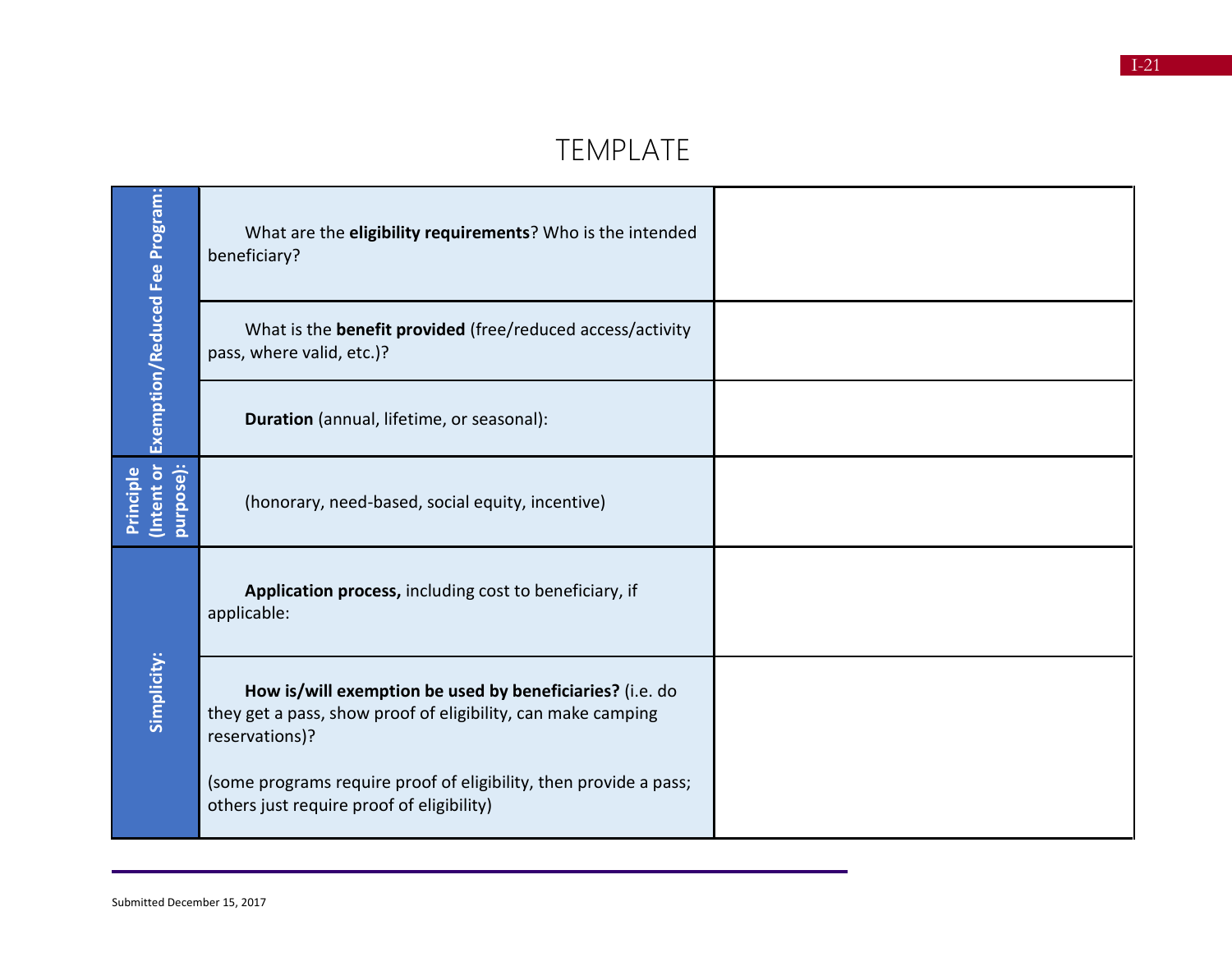| Consistency:                  | Applicability to other state land management agencies'<br>recreation lands?                                                                        |  |
|-------------------------------|----------------------------------------------------------------------------------------------------------------------------------------------------|--|
|                               | Consistency with other state and federal agencies'<br>exemption/reduced fee programs?                                                              |  |
|                               | What barriers to accessing/using public lands are unique to<br>the intended beneficiary?                                                           |  |
| Equity:                       | How does (or will) the reduced fee/exemption minimize<br>barriers?<br>Other ways that the land management agencies could serve this<br>population? |  |
|                               | Other beneficiary populations situated similarly?                                                                                                  |  |
| Fiscal health of<br>agencies: | Administrative cost to agencies? Can these costs be<br>measured?                                                                                   |  |
|                               | Lost revenue for agencies?                                                                                                                         |  |
| Performa<br>Measure<br>nce    | size of beneficiary population                                                                                                                     |  |

Submitted December 15, 2017